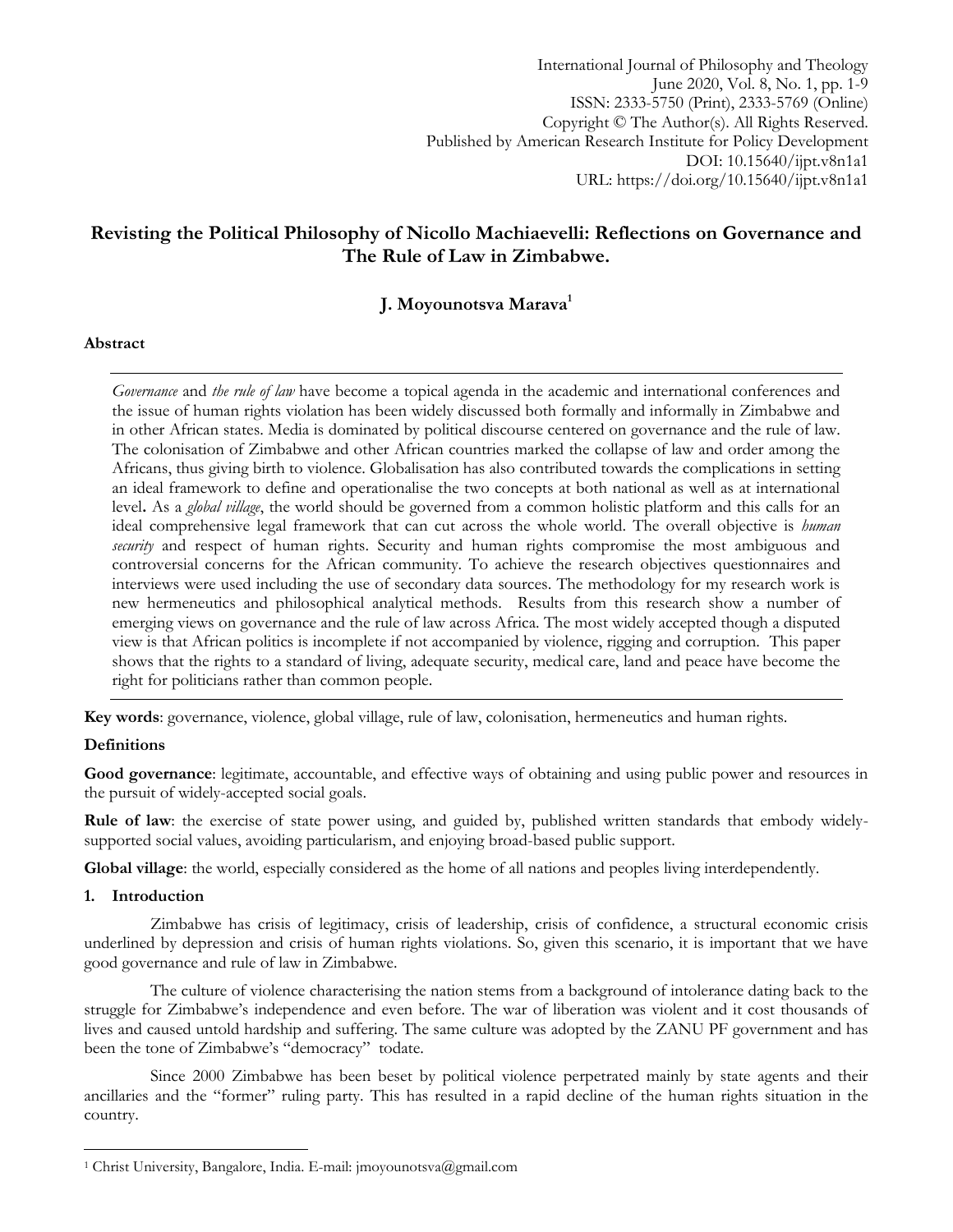Violence was stepped up following the then government"s first major defeat in a national referendum to change the Constitution in 2000. The government used its supporters and state agents to pursue a campaign of terror aimed at eliminating opposition and silencing dissent. Since then, state sponsored violence that included murder, torture intimidation, arbitrary arrests, and attacks on supporters of the political opposition, human rights defenders and the independent media have been on the increase.

As part of its clampdown on dissenting voices, the government introduced and selectively applied repressive legislation such as the Broadcasting Services Act (BSA), the Public Order and Security Act (POSA), the Access to Information and Protection of Privacy Act (AIPPA) and the Criminal Law (Codification and Reform) Act to restrict the rights of the majority of Zimbabweans to freely associate, assemble and express themselves. Specific provisions of these laws have been used by the government to narrow the space for open public debate, silence those perceived to be critical of its policies, and shield itself from domestic and international scrutiny.

In general, since 2000 major political events such as elections, the referendum and constitutional consultative workshops have been preceded and followed by sanctioned campaigns of violence mainly targeted against perceived and real supporters and sympathisers of the opposition. This violence pioneered the role youths, war veterans and trained militia play in perpetrating violence, intimidation and rape in the name of defending the nation from "Western influence" thereby planting the seed of political polarization. In 2002, Zimbabwe was suspended from the Commonwealth of Nations on charges of human rights violations during the violent and chaotic land reform process. In addition, the 2002 presidential elections were preceded and followed by a government-sanctioned campaign of violence targeted against known and perceived opposition supporters. The same tone of violence marked the 2005 elections that were also mired in accusations of vote rigging, violence and intimidation.

The worst form of political violence was witnessed following the harmonized elections of March 2008, when the government unleashed violence on defenseless citizens in retribution for the March 29 plebiscite that upset ZANU PF"s majority in the House of Assembly for the first time since independence. Murders, intimidation, assaults, abductions, enforced disappearances, displacements, arbitrary arrests and detentions, torture and destruction of property preceded the run-up to the 27 June Presidential run-off election that ended up being a one-man election as the MDC-T leader pulled out citing gross violations of human rights. SADC and the AU as well as international observers condemned this election as not representing the will of the people. The violence led to more than 200 deaths, thousands were wounded and many others displaced.

The formation of the Government of National Unity (GNU), in February 2009 only helped to reduce cases of overt violence during the first year of its life. However, the violence peaked again in 2010 during the constitutional outreach process where meetings were marred by politically-motivated violence. More than 2000 violations were recorded by human rights organisations that were monitoring the outreach process ranging from assault, intimidation, arbitrary arrests and detentions, abductions and violation of freedom of expression, association and assembly.

Following ZANU PF"s threat of elections this year the country is once again witnessing a new wave of violence with violent clashes being reported in both urban and rural areas. What is disturbing is the reaction of the law enforcement agencies who, in many cases, have reportedly either arrested the victims or have not taken action against the perpetrators. Conspiracy between various state agencies mainly the state media and the security sector facilitated justified and concealed these acts of violence.

Human rights abuses in Zimbabwe have been conspicuously serious, widespread, persistent, deliberate and systematic. These violations have been conducted with increasing impunity. Perpetrators have not been held accountable for their actions whilst in most cases victims have been persecuted.

#### **1.1. Nicollo Machiavelli Political Philosophy**

Nicollo Machiavelli political philosophy offer a monarchical ruler advice designed to keep that ruler in power. He recommended policies that would discourage mass political activism, and channel subjects' energies into private pursuits. Machiavelli wanted to persuade the monarch that he could best preserve his power by the judicious use of violence, by respecting private property and the traditions of his subjects, and by promoting material prosperity. Machiavelli held that political life cannot be governed by a single set of moral or religious absolutes, and that the monarch may sometimes be excused for performing acts of violence and deception that would be ethically indefensible in private life. He emphasized that for a republic to survive, it needed to foster a spirit of patriotism and civic virtue among its citizens.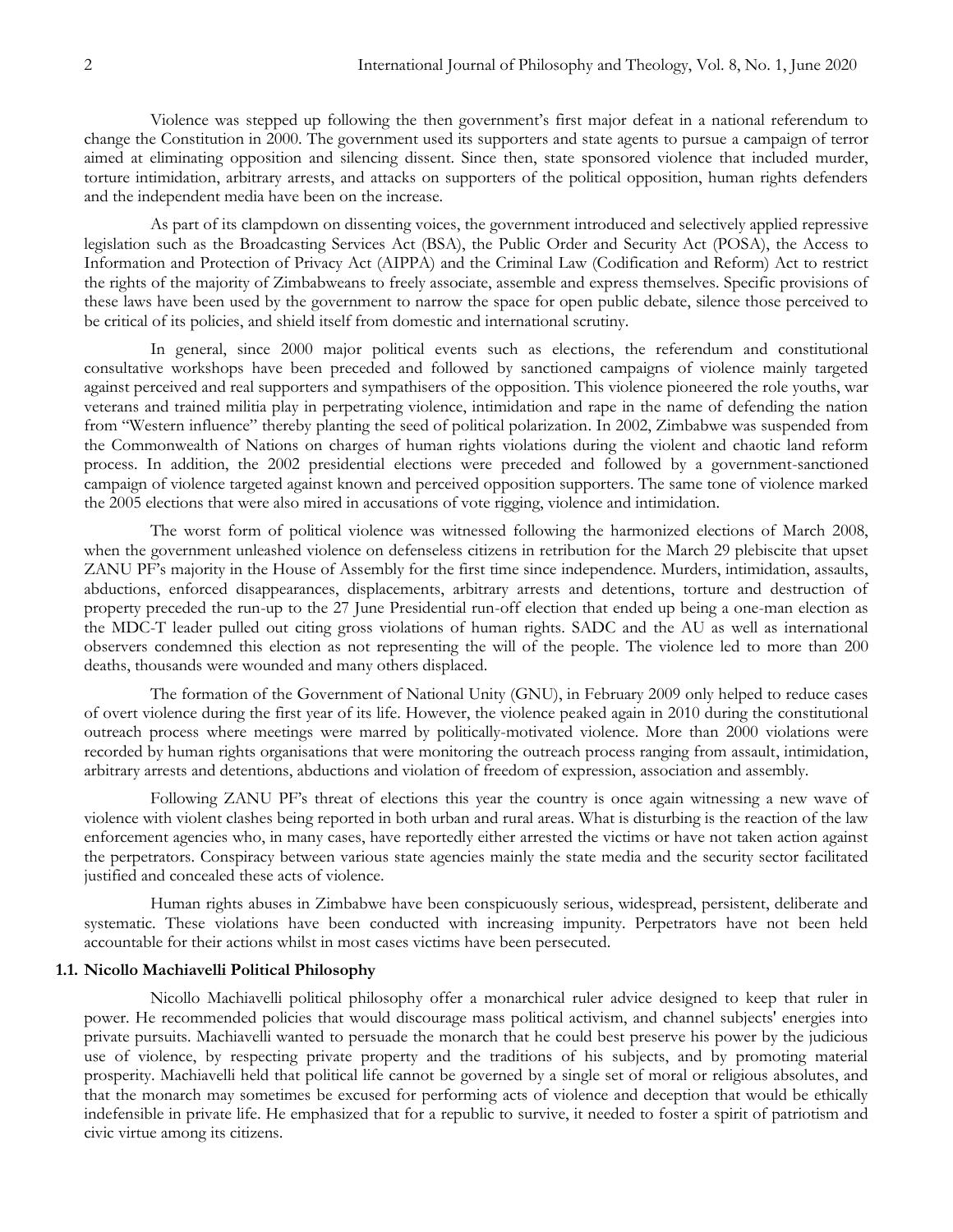Machiavelli argued that a republic would be strengthened by the conflicts generated through open political participation and debate. Partly because Machiavelli"s pragmatic view of the relationship between ethics and politics, he has been widely misinterpreted. The adjective "Machiavellian" has become a pejorative used to describe a politician who manipulates others in an opportunistic and deceptive way.

Many politicians in Africa and elsewhere in the world are suspected to have deeply schooled themselves in the teachings of Machiavelli. It is also true that numerous business executives and other leaders have found Machiavelli"s "wisdom" useful in climbing and maintaining themselves at the helm of corporate or organisational ladder.

For Machiavelli, the Ruler must concern himself with only one "moral value": How to acquire power and maintain it. Consequently, what defines right and wrong actions for the Ruler or for someone aspiring for power is whether the action he takes will help him acquire and maintain power. The Ruler, "therefore, must not have any other object nor any other thought, nor must he adopt anything as his art but war, its institutions, and its discipline; because that is the only art befitting one who commands." In other words, any action that helps a leader consolidate his hold on power must be deemed "morally right" and any action that makes a Ruler less secure in his position must be considered 'morally wrong'.

Machiavelli recognised the need for peace and order in a state. He said peace and order must be acquired and fostered, as a matter of first preference, through non-violent means. He, however, advised that in case the non-violent means did not work, the Ruler should not shy away from killing in order to bring about peace and order. He emphasised that violence as a means towards order and peace worked only if the Ruler made sure he harmed people as swiftly and with as few a number as possible.

Machiavelli said that a "good" Ruler must, for as long as it helps him to maintain power, practice generosity. The aim of generosity for a Ruler is to build a good reputation for himself. Being generous would include not having a tax system that takes away too much money from the citizens. If this happened, the citizens might be angry and begin working against him. The Ruler, however, must tax people enough so that he can get sufficient resources to dispense favours that would make the citizens depend on and feel safe with him.

As much as possible, the Ruler must do those things that help him to be both loved and feared, Machiavelli said. Since being loved and being feared do not often go together, he advised Rulers to choose being feared instead of being loved. To be feared must be preferred to being loved, he thought, because people "…are less hesitant about injuring someone who makes himself loved than one who makes himself feared,…love is held together by a chain of obligations that, since men are a wretched lot, is broken on every occasion for their own self-interest; but fear is sustained by a dread of punishment that will never abandon you."

He advised Rulers to ensure that they are feared in such a way that they are not hated. When a Ruler is hated people develop a strong urge to work against him. To achieve a position where he is feared but not hated, the Ruler must "…abstain from the property of his citizens and subjects, and from their women. If he must spill someone"s blood, he should do this when there is proper justification and manifest cause," Machiavelli taught.

It is praiseworthy to have a Ruler who keeps his word to his people. This will make him come across as a leader of integrity. "Nevertheless," Machiavelli taught, "one sees from experience in our times that the [Rulers] who have accomplished great deeds are those who have thought little about keeping faith and who have known how cunningly to manipulate men"s minds; and in the end they have surpassed those who laid their foundation upon sincerity." Machiavelli emphasised, a "...wise ruler, therefore, cannot and should not keep his word when such an observance would be to his disadvantage…"

His reason for advising the Ruler not to keep his word is that the citizens are a wicked lot who do not keep their word. However, he cautioned the Ruler not to blatantly and without justification abandon what promises he made to his people. The Ruler must "…know how to colour over his nature effectively, and to be a great pretender and dissembler. Men are so simple-minded and so controlled by their immediate needs that he who deceives will always find someone who will let himself be deceived."

Machiavelli said that for a Ruler to acquire respect or esteem, he must appear to have certain qualities. Key among such qualities must be mercy, faithfulness, humanity, trustworthiness, and religious. He, nevertheless, warned the Ruler not to sincerely believe in any of these qualities. He said what was important was for the Ruler to merely appear to believe in these qualities.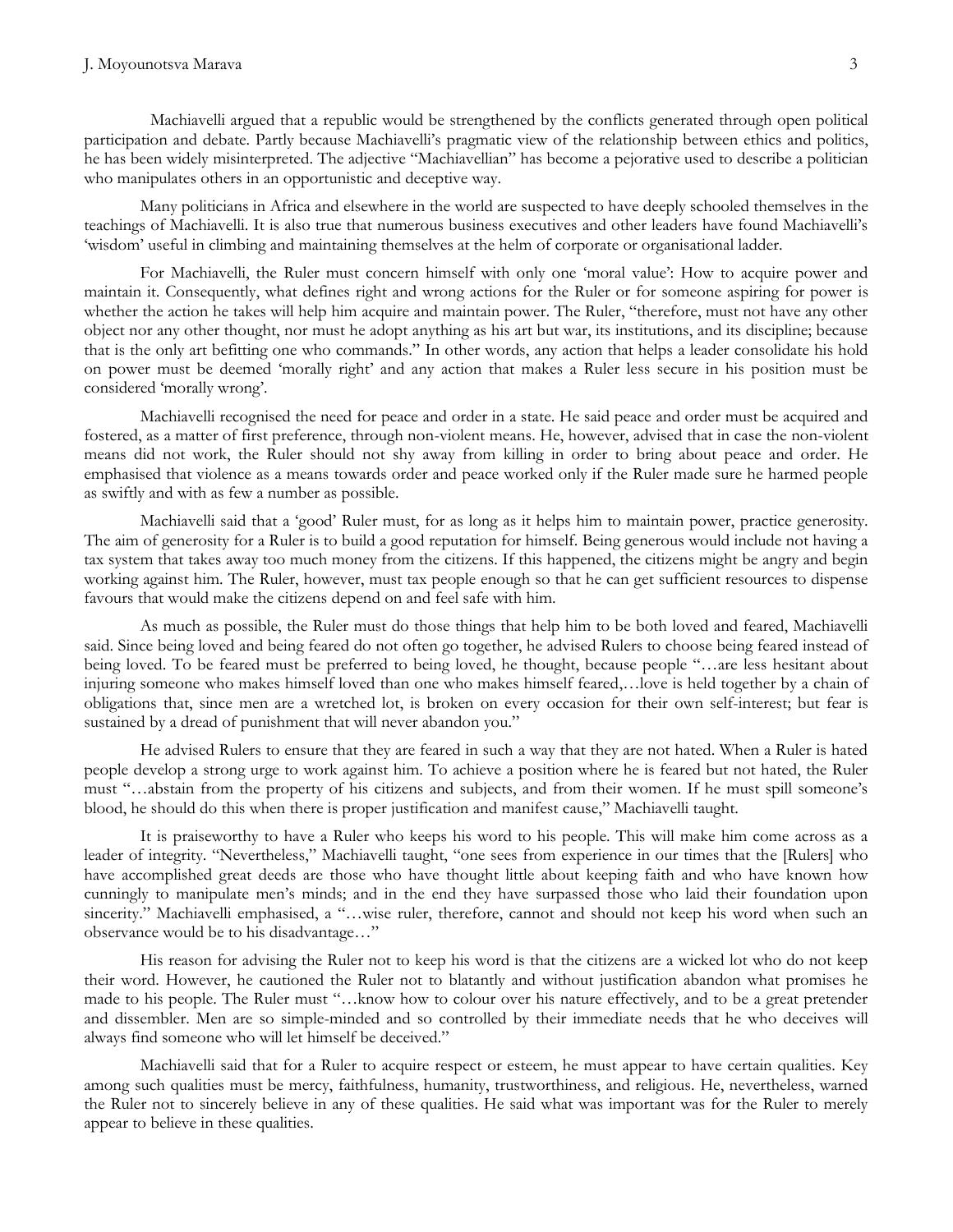He wrote, "I shall dare to assert this: that having them and always observing them is harmful, but appearing to observe them is useful: for instance, to appear merciful, faithful, humane, trustworthy, religious, and to be so; but with his mind disposed in such a way that, should it become necessary not to be so, he will be able and know how to change to the opposite." Machiavelli adds that the Ruler "…should know how to enter into evil when forced by necessity.

Other things that create respect and esteem for the Ruler, according to Machiavelli, include ensuring that the Ruler's name is associated with big projects and seemingly important national debates. The Ruler should sometimes create false but believable crises that will refocus and draw the attention of the citizens. When this happens, the citizens will be compelled to focus on the debate or "crisis" instead of thinking of and plotting how to wrestle power from him. The Ruler must ensure that those that helped him to get to power are either too close to him to organise a rebellion or have been assigned to represent the country in foreign lands. Others should be locally assigned high sounding jobs but with little or no meaningful power. The citizens will quickly forget about all rivals to the Ruler and think of him as the only one capable of running the affairs of the state.

The Ruler must make sure that his name is associated only with good things. For instance, the Ruler himself must directly reward citizens who have done soothing good. He must never deputise when there is good news for the citizens. However, the Ruler must send his lieutenants if it is time to punish someone or announce some policy initiative that will somehow impact the citizens negatively. What happens in the long run is that citizens associate bad things with the Ruler"s lieutenants and good things with the Ruler himself. Such a situation guarantees the Ruler"s position and consolidates his power.

Machiavelli observed that the Ruler is always surrounded by people who are eager to tell him only the nice things that he would like to hear, regardless of how far removed from truth those things are. He advised the Ruler to ensure that he communicated to the people that they would not harm him by telling him the truth. Machiavelli, in his usual style, quickly added a rider to his counsel, "But when anyone can tell you the truth, you lose respect."

He enjoined the Ruler to select a few wise men who would be the only ones permitted to speak truthfully to him, and they must do so only on the things he asked their advice. He said, "Apart from these, he should refuse to listen to anyone else, pursue his goals directly, and be obstinate in the decisions he has taken. Any [Ruler] who does otherwise either comes to ruin because of the flatterers, or keeps changing his mind in the face of different opinions; resulting in a low estimation of his worth… Therefore, a [Ruler] should always seek advice, but when he wants to, and not when others wish it."

#### **1.2. Good Governance**

The terms "governance" and "good governance" are basically used in development literature. The concept of 'governance' is not new, but is as old as human civilization. Simply put 'governance' means the process of decisionmaking and the process by which decisions are implemented (or not implemented). Since governance is the process of decision-making and the process by which decisions are implemented, an analysis of governance focuses on the formal and informal actors involved in decision making and implementing the decisions made and the formal and informal structures that have been set in place to arrive at and implement the decision. It is quite wanton to have a view of what constitutes good governance since bad governance is being increasingly regarded as one of the root causes of all evil within our societies.

According to UNESCO (2005) good governance is a concept that has come into regular use in political science, public administration and, more particularly, development management. It appears alongside such terms such as democracy, civil society, participation, human rights and sustainable development. In the last decade, it has been closely associated with the public sector reform. UNESCO has identified 8 major characteristics (1992:12). It is participatory, consensus oriented, accountable, transparent, responsive, effective and efficient, equitable and inclusive and follows the rule of law. It assures that corruption is minimized, the views of minorities are taken into account and that the voices of the most vulnerable in society are heard in decision-making (OECD, 2001).

Good governance is an essential stage towards meeting the objectives of sustainable and people-centered development, prosperity and peace. Good governance is defined by the rule of law, the existence of effective state institutions, transparency and accountability in the management of public affairs, respect for human rights, and the meaningful participation of all citizens, particularly women, in the political processes and decisions affecting their lives. It is a process in which people are empowered and have sufficient freedom to set priorities for their development needs, which take into account their specific socio-economic and cultural circumstances.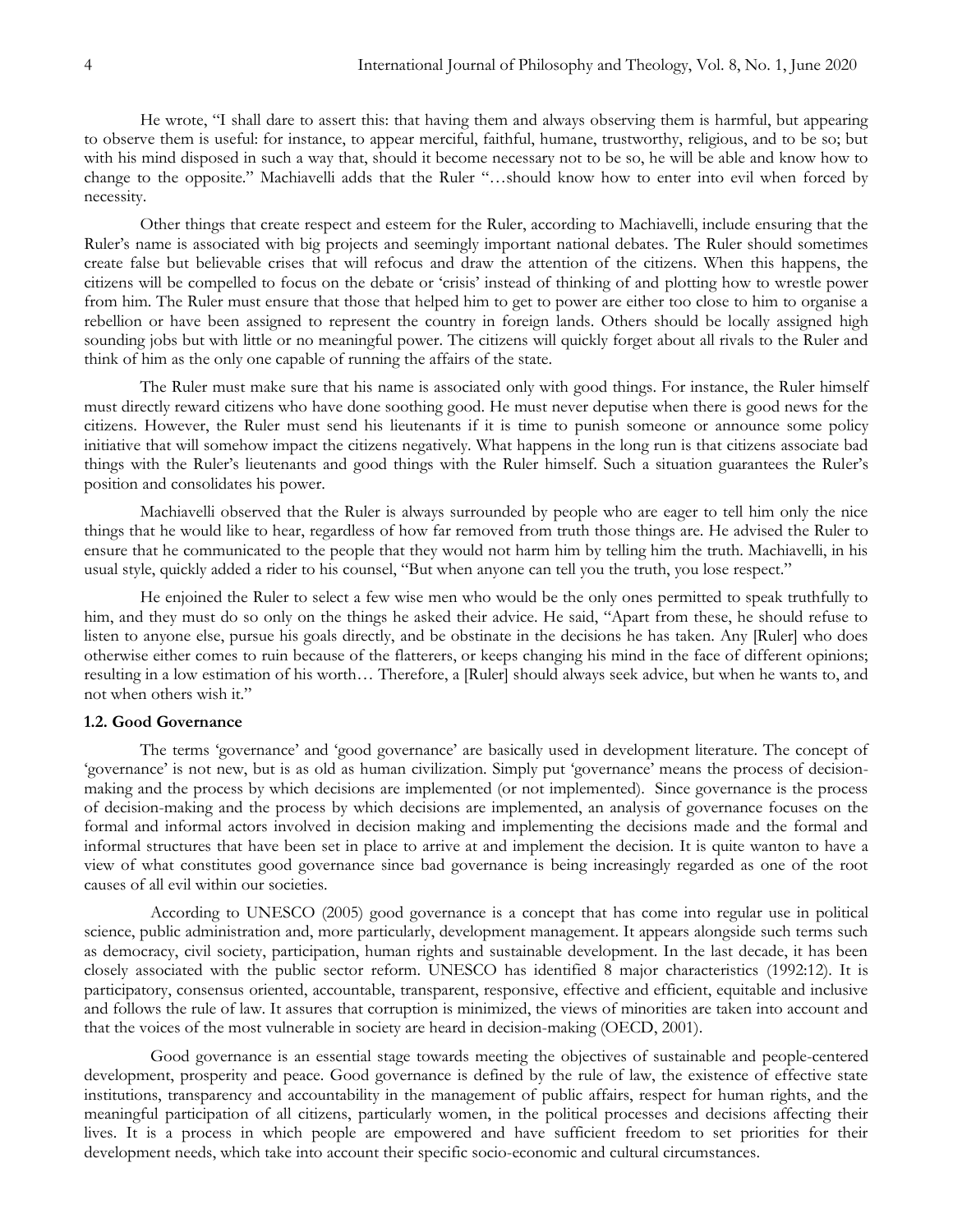In this way, good governance can play a crucial role in ensuring people-oriented development in Zimbabwe, because it demands that all citizens and groups articulate their interests, needs and concerns. The characteristics and principles of good governance are discussed below.

The concept of good governance has been discussed in both political and academic discourses for a long time, referring in a generic sense to the political leadership running a government, or any other appropriate entity for that matter. In this regard the general definition provided by Webster's Third New International Dictionary (1986:982) is of some assistance, indicating only that governance is a synonym for government, or "the act or process of governing, specifically authoritative direction and control". This interpretation specifically focuses on the effectiveness of the executive branch of government.

The working definition used by the British Council, however, emphasizes that "governance" is a broader notion than government (and for that matter also related concepts like the state, good government and regime), and goes on to state that: "Governance involves interaction between the formal institutions and those in civil society. Governance refers to a process whereby elements in society wield power, authority and influence and enact policies and decisions concerning public life and social upliftment."

Governance therefore does not only encompass but transcends the collective meaning of related concepts like the state, government, regime and good government. Many of the elements and principles underlying "good government" have become an integral part of the meaning of governance. John Healey and Mark Robinson define good government as a high level of organizational effectiveness in relation to policy-formulation and the policies actually pursued, especially in the conduct of economic policy and its contribution to growth, stability and popular welfare. Good government also implies accountability, transparency, participation, openness and the rule of law. It does not necessarily presuppose a value judgment, for example, a healthy respect for civil and political liberties, although good government tends to be a prerequisite for political legitimacy.

One can apply his mind to the definition of governance provided by the World Bank as it has special relevance for the developing world. Good governance is epitomized by predictable, open and enlightened policymaking, a bureaucracy imbued with professional ethos acting in furtherance of the public good, the rule of law, transparent processes, and a strong civil society participating in public affairs. Poor governance, on the other hand is characterized by arbitrary policy making, unaccountable bureaucracies, unenforced or unjust legal systems, the abuse of executive power, a civil society unengaged in public life, and widespread corruption.

The World Bank's focus on governance reflects the worldwide thrust toward political and economic liberalization. Such a governance approach highlights issues of greater state responsiveness and accountability, and the impact of these factors on political stability and economic development. In its 1989 report, "From Crisis to Sustainable Growth', the World Bank expressed this notion that:

"Efforts to create an enabling environment and to build capacities will be wasted if the political context is not favorable. Ultimately, better governance requires political renewal. This means a concerted attack on corruption from the highest to lowest level. This can be done by setting a good example, by strengthening accountability, by encouraging public debate, and by nurturing a free press. It also means fostering grassroots and non-governmental organizations such as farmers' associations, co-operatives, and women's groups".

Apart from the World Bank's emphasis on governance, it is also necessary to refer to academic literature on governance, which mostly originates from scholars working with international development and donor agencies. The majority of these scholars have concentrated almost exclusively on the issue of political legitimacy, which is the dependent variable produced by effective governance. Governance, as defined here, is "the conscious management of regime structures, with a view to enhancing the public realm".

The contribution of Goran Hyden to bring greater clarity to the concept of governance needs special attention (Hyden 1992:7). He elevates governance to an "umbrella concept to define an approach to comparative politics", an approach that fills analytical gaps left by others. Using a governance approach, he emphasizes "the creative potential of politics, especially with the ability of leaders to rise above the existing structure of the ordinary, to change the rules of the game and to inspire others to partake in efforts to move society forward in new and productive directions".

His views bottle down to the following: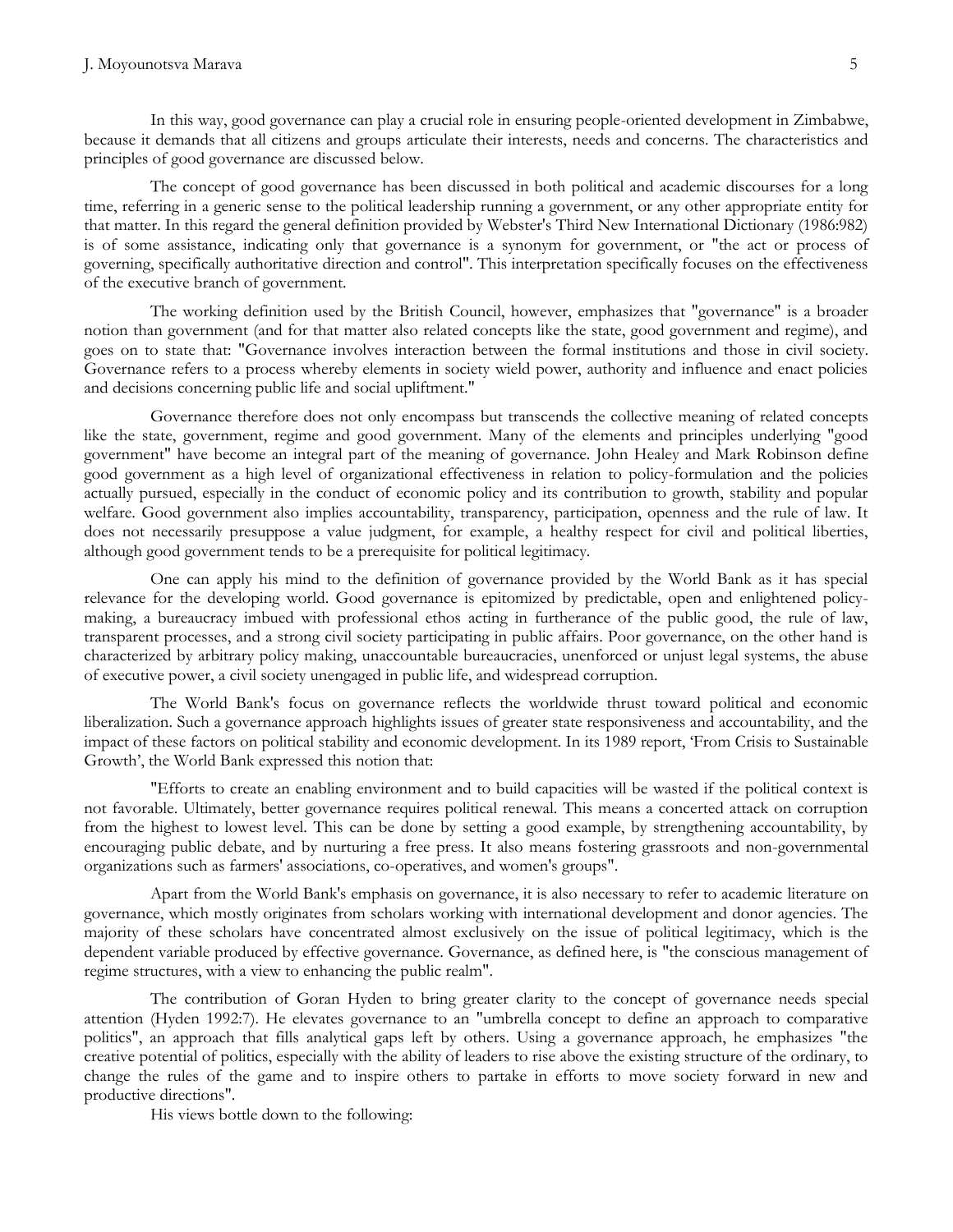- Governance is a conceptual approach that, when fully elaborated, can frame a comparative analysis of macropolitics.
- Governance concerns "big" questions of a "constitutional" nature that establish the rules of political conduct.
- Governance involves creative intervention by political actors to change structures that inhibit the expression of human potential.
- Governance is a rational concept, emphasizing the nature of interactions between state and social actors, and among social actors themselves.
- Governance refers to particular types of relationships among political actors: that is, those which are socially sanctioned rather than arbitrary.

### **1.3. Rule Of Law**

The rule of law"s application to the Zimbabwean situation is a matter of great concern. According to the Black's Law Dictionary (1979:1196), the rule of Law refers to a legal principle, of general application, sanctioned by the recognition of authorities, and usually expressed in the form of a maxim or logical proposition called a "rule", because in doubtful or unforeseen cases it is a guide or norm for their decision. The rule of law, sometimes called "the supremacy of law," provides that decisions should be made by the application of known principles or laws without the intervention of discretion in their application. Cole et al. (1997: 113) asserts that the rule of law, also called supremacy of law, means that the law is above everyone and it applies to everyone. Whether governor or governed, rulers or ruled, no one is above the law, no one is exempted from the law, and no one can grant exemption to the application of the law but this has not been the situation in Zimbabwean. POSA gave excessive unconstitutional powers to the police.

Good governance thus requires fair legal frameworks that are enforced impartially. It also requires full protection of human rights, particularly those of minorities. Impartial enforcement of laws requires an independent judiciary and an impartial and incorruptible police force. Aristotle said more than two thousand years ago, "The rule of law is better than that of any individual." Lord Chief Justice Coke quoting Bracton said in the case of Proclamations:

"The King himself ought not to be subject to man, but subject to God and the law, because the law makes him King".

The rule of law in its modern sense owes a great deal to the Professor AV Dicey. Professor Dicey's writings about the rule of law are of enduring significance. The essential characteristics of the rule of law are:

- The supremacy of law which means that all persons (individuals and government) are subject to law.
- A concept of justice that emphasizes interpersonal adjudication, law based on standards and the importance of procedures.
- Restrictions on the exercise of discretionary power;
- The doctrine of judicial precedent;
- The common law methodology.
- Legislation should be prospective and not retrospective;
- The exercise by Parliament of the legislative power and on restrictions exercise of legislative power by the executive;
- An underlying for moral basis of all law.

Besides the aforementioned characteristics of good governance by UNESCO, The United Nations Committee for Development Planning in its report issued in 1992 entitled "Poverty Alleviation and Sustainable Development: Goals in Conflict." also identified the following as being part of the attributes of good governance:

- Territorial and ethno-cultural representation, mechanisms for conflict resolution and for peaceful regime change and institutional renewal;
- Checks on executive power, effective and informed legislatures, clear lines of accountability from political leaders down through the bureaucracy;
- An open political system of law which encourages an active and vigilant civil society whose interests are represented within accountable government structures and which ensures that public offices are based on law and consent;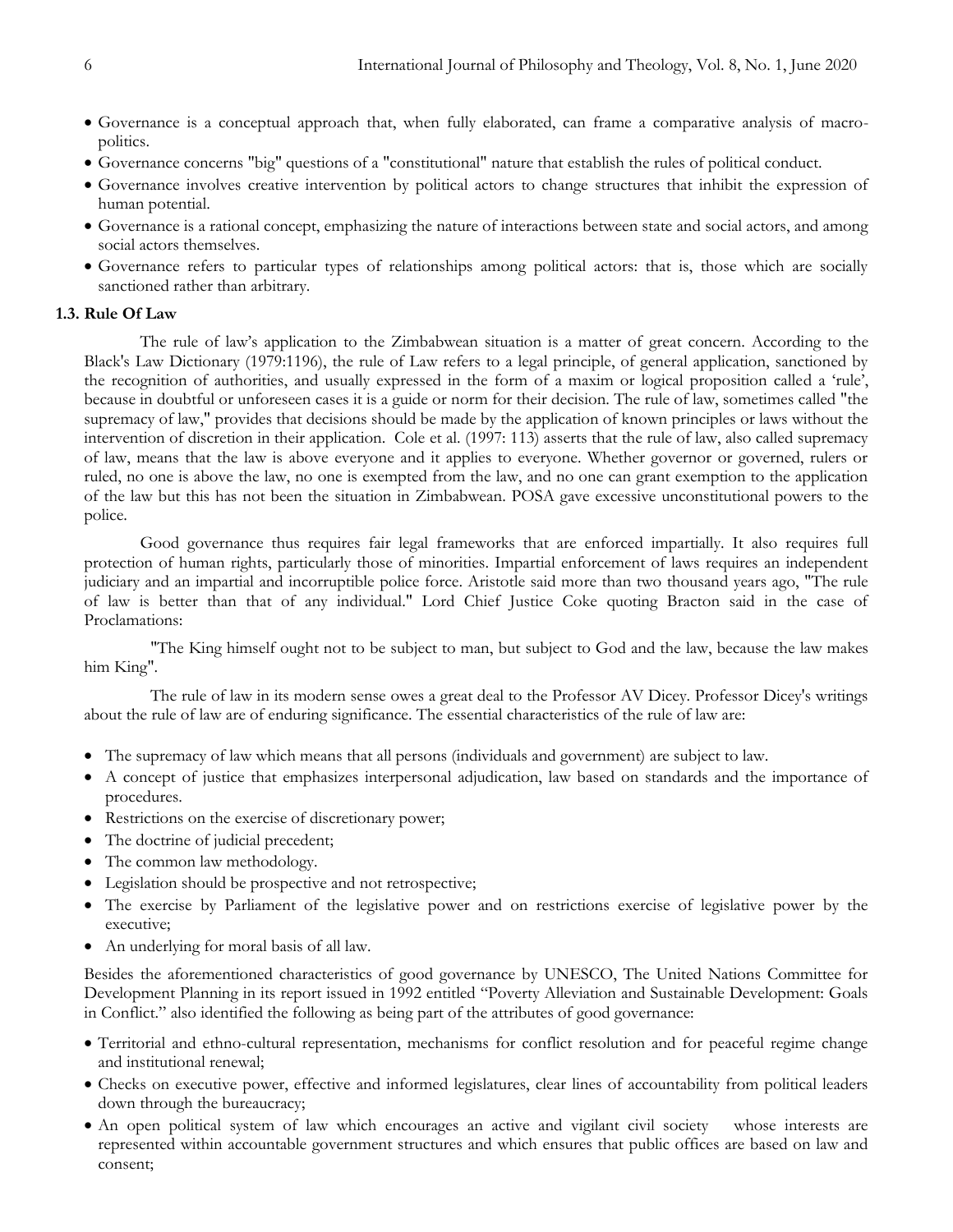- An impartial system of law, criminal justice and public order which upholds fundamental civil and political rights, protects personal security and provides a context of consistent, transparent rules for transactions that are necessary to modern economic and social development;
- A professionally competent, capable and honest public service which operates within an accountable, rule governed framework and in which the principles of merit and the public interest are paramount;
- The capacity to undertake sound fiscal planning, expenditure and economic management and system of financial accountability and evaluation of public sector activities;
- Attention not only to central government institutions and processes but also to the attributes and capacities of subnational and local government authorities and to the issues of political devolution and administrative decentralization.

The rule of law is the antithesis of the existence of wide, arbitrary and discretionary powers in the hands of the executive. It is a celebration of individual rights and liberties, and all the values of a constitutional democracy, characterized by the absence of unregulated executive or legislative power. It is a society in which the rule of law is observed, through the mechanism of judicial review. Executive decisions and legislative enactments outside the framework of the law are declared invalid, thereby compelling both the executive and the legislature to submit to enjoyment by the individual of all rights and liberties guaranteed by the constitution. An independent judiciary and legal profession are critical elements of the rule of law. A judiciary which is not independent from the executive and legislature renders the checks and balances inherent in the concept of separation of power ineffective.

The constitution of Zimbabwe places particular significance on the rule of Law, specifically in the context of Chapter 4 on the Bill Rights. (Constitution of Zimbabwe Amendment (No.20) Act, 2013). The rule of law is encapsulated in the preamble of the Declaration of Rights. So, Section 44 constitutes the "key or umbrella provision" of Chapter 4 which provides that:

"The state and every person, including juristic persons, and every institution and agency of the Government at every level must respect, protect, promote and fulfill the rights and freedoms set out in this Chapter." This means that conduct negatively impacting on the constitutional rights of an individual may only be embarked upon in so far as such impacting is constitutionally permitted, and subject to the Constitution and other laws of Zimbabwe. Conduct that infringes constitutional rights, but which is not constitutionally authorised is, unlawful.

In Rhodesia (as Zimbabwe was known prior to independence), especially under the Smith Government, the rule of law was not often observed. The declaration of rights, in a series of constitutional enactments, was not justifiable. Fundamental human rights were violated with impunity. A system of inequality, similar to apartheid, was in existence. Many legislative enactments were instruments of violation of human rights. The legislature, not the law, was supreme. It was not rooted in democratic values. Accordingly, the fundamental basis for a constitutional democracy and observance of the rule of law was absent. An instance of the fragrant abuse of the Presidential Pardon, in the absence of any hint of legitimacy, can also lead to a gross breach of the rule of law.

### **1.4. Aims And Objectives**

- To analyse Zimbabwean political philosophy whether it has any relationship with Nicollo Machiavelli"s political philosophy.
- To analyse whether Zimbabwe has good governance and rule of law.
- To look at the loop holes in Nicollo Machiavelli"s political philosophy in violation of human rights.

#### **2. Methodology**

The methodology employed in this research work is New Hermeneutics and Philosophical Analytical models.

#### **2.1. New hermeneutics**

Hermeneutics is the study and interpretation of human behavior and social institutions including philosophical texts. Hermeneutics is defined as the theory or philosophy of the interpretation of meaning (Bleicher, 1980). Coyne (1995) argues that contemporary hermeneutics is characterized by at least four distinct perspectives, that is the conservative, pragmatic, critical, and the radical perspectives. The New Hermeneutic is a research approach that is based on the presupposition of the timelessness of the text and claims that this timelessness necessarily means that it holds new meaning for each new reader.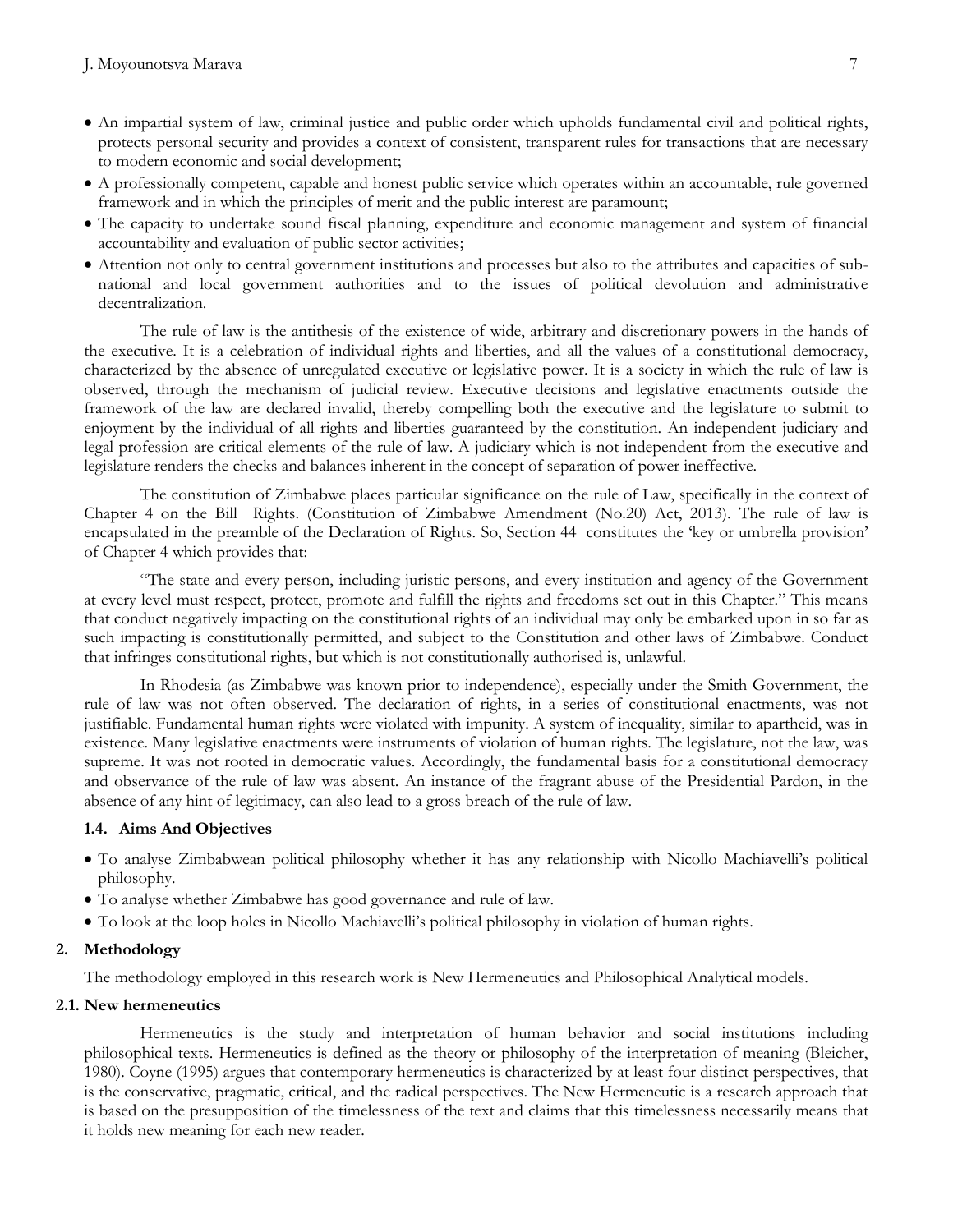This timelessness also means that the text transcends original historical context, authorial intent, or other dimensions across which a text is evaluated. In this study interpretations were conducted on media reports; on behavior of political leaders during rallies and other political events. The idea was to propose a new political philosophy for Zimbabwe based on the interpretation of the contemporary scene.

### **2.2. Philosophical Analytical models**

Analytical philosophy approach has been the dominant form of Western philosophy for a long period. The analytic line of thinking is typically attributed with such characteristics as striving for an increase in knowledge, clearness of ideas, rigorousness in style, and the cogency of arguments. Its methods rely not only on using logic, argument structures and formal schematics. Analytic philosophy takes the role model to be a scientist rather than an artist or a literary intellectual, and the subject matter to be nature, language or the mind, rather than culture, literature or society. In this study many relevant texts such as newspapers, parliamentary debates, court procedures among others were critically analysed as models in the context of political philosophy.

### **3. Discussions**

Machiavelli"s teachings have been adpted and are being used by some politicians in Zimbabwe as alluded above. He argued that the only morality for a Ruler is to maintain himself in power. Surely, there are values that we, as human beings, hold so sacred that even if it cost us our lives we would not abandon them. For instance, keeping promises, being honest and kind, and respecting other people"s rights to life are some such values. If Machiavelli"s teachings were followed by societies, then authoritarian leaders would run the show – and we have seen what happens when societies are unfortunate to have such leaders – we would end up with the rule of the jungle. As the Ruler wantonly imposes his will and cunning ways on society, a spirit of survival of the fittest sets in. We would live in a society where life would be, in Thomas Hobbes' words, "solitary, poor, nasty, brutish, and short." And some societies are, unfortunately, going through this as we speak.

The responsibility of running society is too important to be left to one or a few individuals with the state"s powers of coercion. Rulers are supposed to run state affairs in trust of the people. It is the kind of authority that should make sense only because it is derived from the will of the people rather than the dictates and vagaries of one or a few Rulers.

Machiavelli presents power as if it is an end in itself. Power and authority are a means to an end – a society where everyone can realise his or her potentials.

If there is any praise that is due to Machiavelli it must be given on the basis that his writing exposed the thoughts and attitudes of some people who aspire or are already in power and yet are totally unsuitable to hold high office. He gave us the language to name the elephant in the room.

For Machiavelli, anything done in the interest of state security and preservation is just and honorable. Virtue in a leader is the capability to protect one's state and thereby protect one's citizens. The best means to establishing this condition are strong military capabilities and effective laws. Military strength makes a state confient because it alleviates the security dilemma under which all states exist. The leader must, however, keep tight control over the military as without proper discipline it can easily become an instrument of domestic terror and a grave abuser of human rights as the case for Public Order and Security Act (POSA) alluded above.

Asserting that any action taken in order to provide security for the state is justified has significant implications for the behavior of leaders in respect to both their own people and in their relationships with other states. Being a leader, Machiavelli affirms, means having the ability to "learn to be able not to be good," and to use this in accordance with necessity." Often a leader is forced to make an example out of the few in order to provide stability and security for the many. Public executions, torturing prisoners of war for information, and taking away civil rights such as limiting free speech are all justifiable actions as they serve the greater good of state preservation. Machiavelli takes this concept so far as to say that chopping up the body of a criminal and leaving it in the town square to dissuade others from committing the same crime is an honorable feat. Concerning other nations, the utmost priority must be the protection of one"s own citizens, not to the effects that a war may have on the civilians of an opposing state.

Machiavelli does not, however, sanction the arbitrary abuse of the citizenry. He asserts that all offenses must be committed with the greater purpose of state preservation in mind, and that all abuses should be eliminated over time. Cruelties that increase in number and severity or those which are not committed in the interest of state security are neither just nor virtuous.